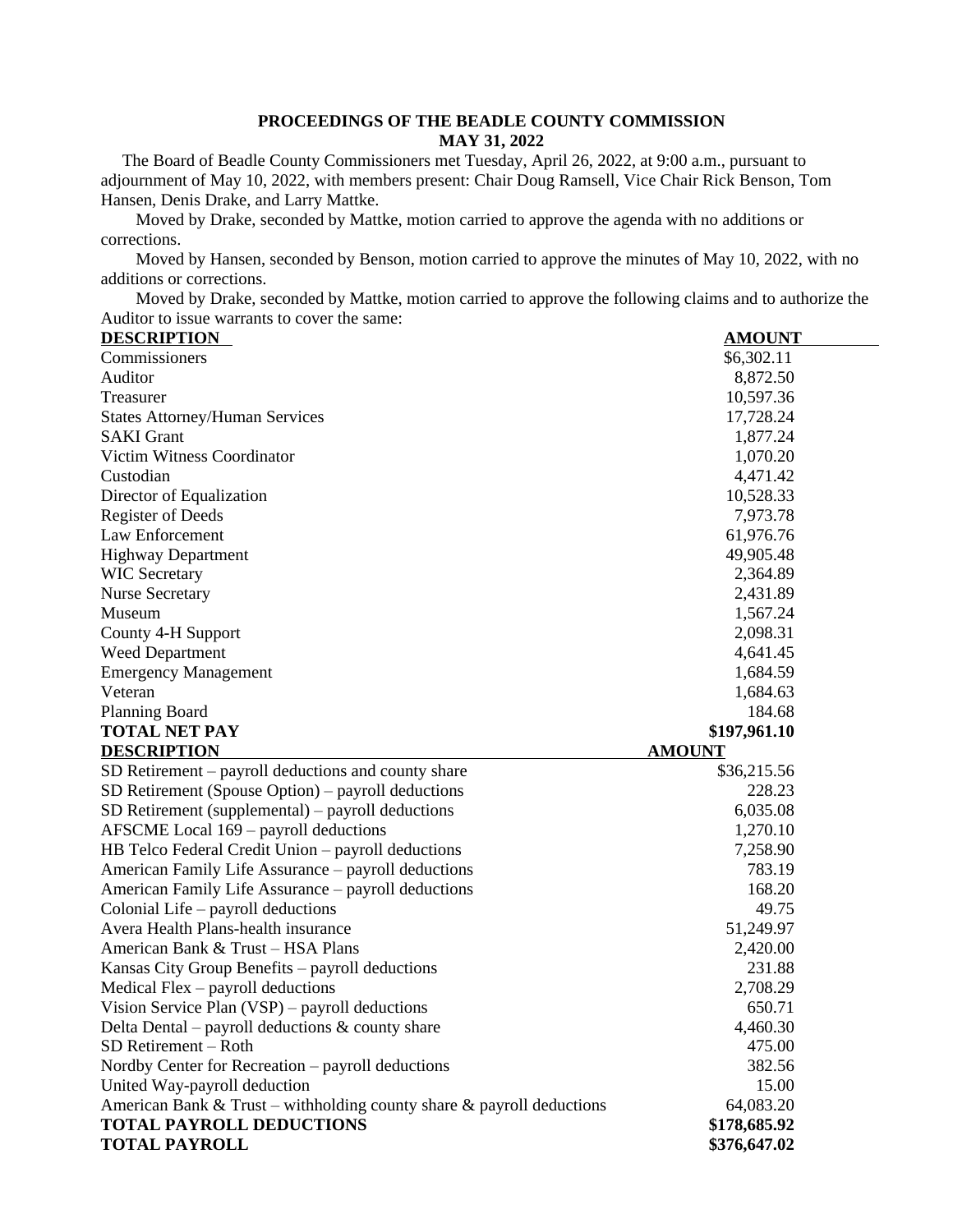Moved by Drake, seconded by Benson, motion carried to approve the following monthly bills:

| <u>NAME</u>                               | <b>DESCRIPTION</b>                       | <u>AMOUNT</u> |
|-------------------------------------------|------------------------------------------|---------------|
| <b>605 AUTOMOTIVE REPAIR LLC</b>          | <b>REPAIRS - CHAD</b>                    | \$116.82      |
| AA MOTORSPORTS/RAY GLANZER                | <b>WEED BOARD REPAIRS &amp; SUPPLIES</b> | \$264.69      |
| <b>ADVANCE AUTO PARTS</b>                 | RB EQUIPMENT REPAIRS & MAINT             | \$317.24      |
| ARAMARK                                   | RB EQUIPMENT REPAIRS & MAINT             | \$60.21       |
| ARAMARK                                   | RB OFFICE SUPPLIES & REPAIRS             | \$39.19       |
| ARAMARK                                   | <b>MATS</b>                              | \$98.30       |
| ARAMARK                                   | MATS                                     | \$168.33      |
| ARCHITECTURE INCORPORTAED                 | <b>RB SERVICES &amp; FEES</b>            | \$1,018.00    |
| <b>ASPHALT PAVING &amp; MATERIALS</b>     | <b>RB ROAD MATERIALS</b>                 | \$1,595.80    |
| AT&T MOBILITY                             | RB UTILITIES (PHONE-INTERNET)            | \$23.24       |
| AVERA MCKENNAN HOSPITAL                   | MENTALLY HANDICAPPED                     | \$1,492.00    |
| AVERA OCCUPATIONAL MEDICINE               | RB OTHER SUPPLIES & SERVICES             | \$142.00      |
| AVERA OCCUPATIONAL MEDICINE               | <b>NEW EMPLOYEE/BL</b>                   | \$71.00       |
| <b>MARIE H BALES</b>                      | <b>TRANSCRIPTS</b>                       | \$273.60      |
| <b>SHANE BALL</b>                         | <b>CELL PHONE</b>                        | \$60.00       |
| <b>JEFFREY BANKS</b>                      | <b>INDIGENT COUNSEL AGREEMENT</b>        | \$2,619.04    |
| <b>BEAD CNT HUMANE SOCIETY</b>            | <b>COUNTY WIDE LAW SERVICES</b>          | \$190.00      |
| <b>SCOTT BECK</b>                         | <b>CELL PHONE</b>                        | \$30.00       |
| SOVANNA BEEKMAN                           | <b>CELL PHONE</b>                        | \$60.00       |
| <b>RICK BENSON</b>                        | <b>COMM GROUP INS</b>                    | \$500.00      |
| <b>RICK BENSON</b>                        | <b>COMM TRAVEL</b>                       | \$50.40       |
| <b>BLUE HAEDER &amp; BANKS LAW OFFICE</b> | <b>ADMINISTRATIVE FEE</b>                | \$700.00      |
| GARY BLUE                                 | INDIGENT COUNSEL AGREEMENT               | \$2,619.04    |
| <b>BOB BARKER COMPANY INC</b>             | REG CORRECTION CTR SUPPLIES              | \$145.25      |
| KYLEE BOOMSMA                             | STATES ATTORNEY TRAVEL                   | \$41.16       |
| <b>BOYER FORD TRUCKS</b>                  | ****CREDIT****                           | \$(2.57)      |
| <b>BOYER FORD TRUCKS</b>                  | RB EQUIPMENT REPAIRS & MAINT             | \$66.84       |
| <b>BROCK WHITE COMPANY LLC</b>            | <b>RB ROAD MATERIALS</b>                 | \$2,454.78    |
| <b>JEFF BURNS</b>                         | INDIGENT COUNSEL AGREEMENT               | \$2,619.04    |
| <b>BUTLER MACHINERY</b>                   | RB EQUIPMENT REPAIRS & MAINT             | \$2,485.12    |
| <b>MIGUEL CABAN</b>                       | <b>STATES ATTORNEY</b>                   | \$40.00       |
| <b>CIVICPLUS</b>                          | <b>COMM PROFESSIONAL SERVICES</b>        | \$18.46       |
| COLE PAPERS, INC                          | REG CORRECTION CTR SUPPLIES              | \$238.44      |
| COLE PAPERS, INC                          | <b>COURT HOUSE SUPPLIES</b>              | \$200.24      |
| <b>COLES PETROLEUM</b>                    | <b>RB DIESEL VIRGIL</b>                  | \$2,316.29    |
| <b>COLES PETROLEUM</b>                    | RB DIESEL BONILLA                        | \$2,811.84    |
| <b>COMPASS COUNSELING AND</b>             | STATES ATTORNEY SERVICES                 | \$2,250.00    |
| <b>CONNECTING POINT</b>                   | <b>CONNECT CARE</b>                      | \$1,998.00    |
| <b>CONNECTING POINT</b>                   | CO SUPPLY FEE 1/4% OF 1% (MTV)           | \$239.00      |
| <b>CONNECTING POINT</b>                   | <b>TONER</b>                             | \$104.86      |
| <b>CREATIVE PRINTING</b>                  | REGISTER OF DEEDS SUPPLIES               | \$95.80       |
| DEN HERDER LAW OFFICE                     | MENTALLY HANDICAPPED                     | \$149.80      |
| <b>TANYA DEVRIES</b>                      | <b>CELL PHONE</b>                        | \$60.00       |
| <b>TANYA DEVRIES</b>                      | WEED BOARD OFFICE SUPPLIES               | \$372.74      |
| DIVE RESCUE INTERNATIONAL                 | DIVE & RESCUE EXPENDITURES               | \$60.00       |
| <b>DENIS D DRAKE</b>                      | <b>COMM GROUP INS</b>                    | \$500.00      |
| DENIS D DRAKE                             | PLANNING BOARD TRAVEL                    | \$16.80       |
| <b>DENIS D DRAKE</b>                      | <b>COMM TRAVEL</b>                       | \$58.80       |
| KIM EICHSTADT                             | <b>CELL PHONE</b>                        | \$60.00       |
| ELECTION SYSTEMS & SOFTWARE               | <b>JUNE 2022 PRIMARY SUPPLIES</b>        | \$3,675.97    |
| <b>FERGUSON ELECTRIC</b>                  | <b>COURT HOUSE REPAIRS</b>               | \$246.26      |
| FLINT HILLS RESOURCES, LP                 | <b>RB ROAD MATERIALS</b>                 | \$56,067.74   |
| <b>JASON FRITZSCHE</b>                    | <b>CELL PHONE</b>                        | \$60.00       |
| <b>JASON FRITZSCHE</b>                    | NANCE CONFERENCE/TRADE SHOW              | \$1,520.30    |
| GARY ZELL'S AUTO GLASS INC                | RB EQUIPMENT REPAIRS & MAINT             | \$120.00      |
| <b>GEFFDOG DESINGS</b>                    | <b>COUNTY WIDE LAW SUPPLIES</b>          | \$914.97      |
| KARLO M. GONZALES PINO                    | <b>CLERK OF COURTS</b>                   | \$400.00      |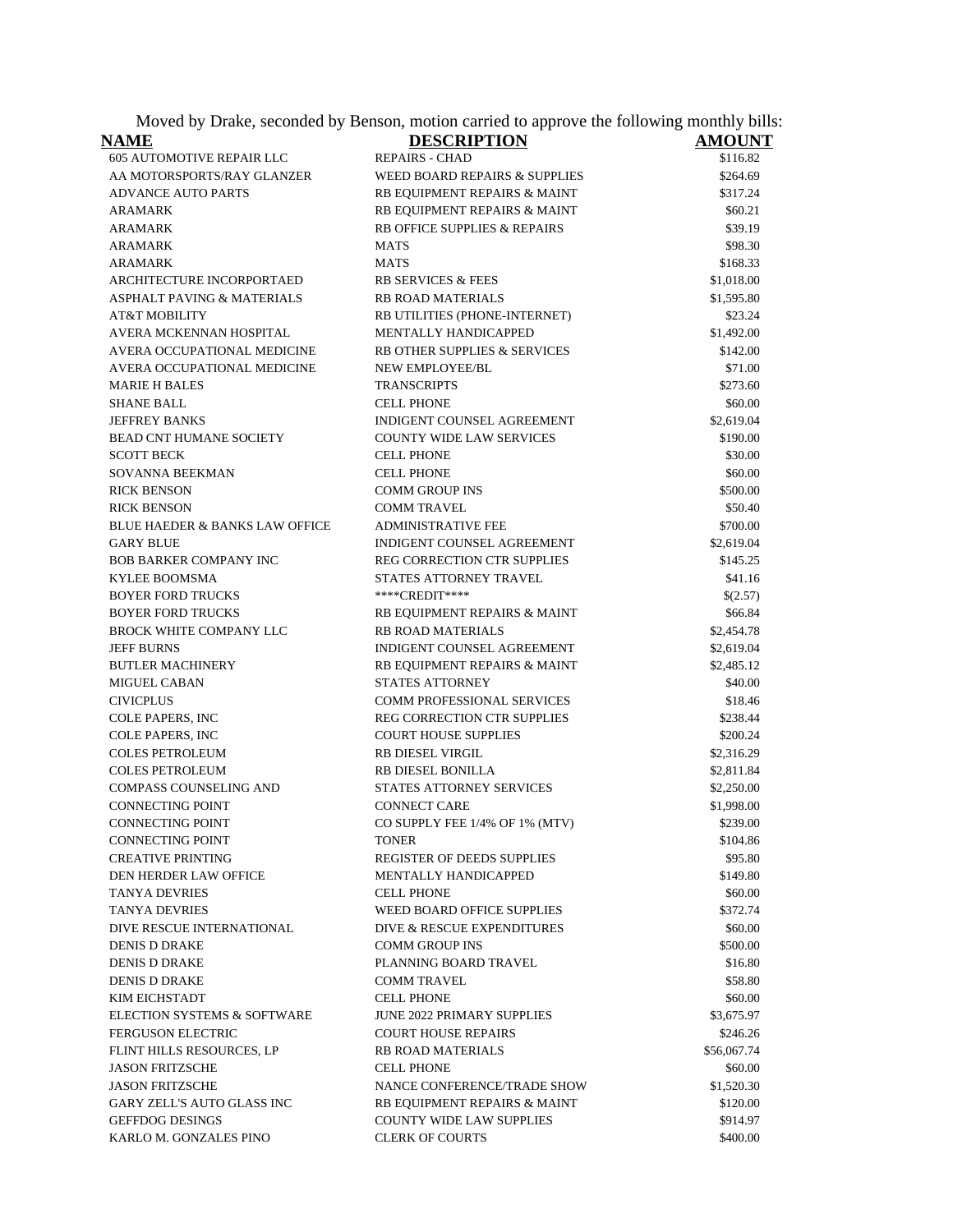GRAYSON AUTO SUPPLY RB OTHER SUPPLIES  $\&$  SERVICES \$74.86 GRAYSON AUTO SUPPLY RB EQUIPMENT REPAIRS & MAINT \$13.76 THOMAS M HANSEN COMM GROUP INS \$500.00 JILL HANSON S60.00 JILL HANSON SPRING WORKSHOP PIERRE \$323.28 JILL HANSON 850 TRAINING/WATERTOWN \$115.64 JILL HANSON UTILITY WAGONS 8 \$1,003.15 MERL HANSON S60.00 MELISSA HEINEN COUNTY WIDE LAW SERVICES \$80.00 ABIGAIL YIN HLA **INTERPRETER - STATES ATTORNEY** \$140.00 ABIGAIL YIN HLA INTERPRETER - CLERK OF COURTS \$80.00 GARRETT J HORN 6181.80 HURON REGIONAL MEDICAL CENTER MENTALLY HANDICAPPED \$5,267.25 HURON REGIONAL MEDICAL CENTER PRISONER CARE \$1,386.28 HURON WELDING RB EQUIPMENT REPAIRS & MAINT \$1,361.47 IMEG CORP RB BRIDGE EXPENSES \$1,146.90 IMEG CORP RB SERVICES & FEES \$1,000.00 IVERSON AUTO DIR OF EQUAL-AUTO EXPENSE \$179.25 IVERSON AUTO REPAIRS/COURTHOUSE PICKUP \$3,219.38 TAYLOR JANS S60.00 TAYLOR JANS \$26.72 JOHN DEERE FINANCIAL RB EQUIPMENT REPAIRS & MAINT \$143.44 JOHN DEERE FINANCIAL COURT HOUSE REPAIRS \$1,027.39 DEBBIE JUNGEMANN ELECTION SUPPLIES \$60.69 WAYNE JUNGEMANN RB GROUP INSURANCE \$500.00 JURY DUTY \$385.28 MARK KATTERHAGEN MENTALLY HANDICAPPED \$15.00 KENNEDY PIER LOFTUS MENTALLY HANDICAPPED \$474.70 DOUGLAS KLUDT INDIGENT COUNSEL AGREEMENT \$2,619.04 KUHLER FUNERAL HOME RELIEF BURIAL **EXAMPLE A S6,215.00** LEWIS DRUG \$89.82 LEWIS DRUG PRISONER CARE \$74.99 LEWIS DRUG \$17.99 LEWIS DRUG SUPPLIES-JAIL \$94.90 LEWIS & CLARK BHS MENTALLY HANDICAPPED \$368.00 LEWNO LAW OFFICE MENTALLY HANDICAPPED \$311.56 LINCOLN COUNTY MENTALLY HANDICAPPED \$2,193.92 DARCY LOCKWOOD MENTALLY HANDICAPPED \$15.00 BLUE TARP FINANCIAL RB EQUIPMENT REPAIRS & MAINT \$83.82 BLUE TARP FINANCIAL WEED BOARD REPAIRS & SUPPLIES \$94.99 MACK METAL SALES INC RB EQUIPMENT REPAIRS & MAINT \$43.00 LAURIE MARCUS COUNTY WIDE LAW SERVICES \$640.00 LARRY D MATTKE COMM GROUP INS \$500.00 LARRY D MATTKE COMM TRAVEL 67.56 TROY MATTKE **PLANNING BOARD TRAVEL** \$8.40 JACQUE MCCASKELL TREASURER UTILITIES \$60.00 MCLEODS PRINTING ELECTION SUPPLIES \$35.72 MIDCONTINENT COMMUNICATIONS RB UTILITIES (PHONE-INTERNET) \$118.78 MIDCONTINENT COMMUNICATIONS AUDITOR UTILITIES \$128.39 MIDCONTINENT COMMUNICATIONS COUNTY WIDE LAW UTILITIES \$98.39 MIDCONTINENT COMMUNICATIONS REG CORRECTION CTR UTILITIES \$138.45 MIDCONTINENT COMMUNICATIONS \*\*\*\*\*CREDIT\*\*\*\* \$\$\bitside \$(1.25) MIDCONTINENT COMMUNICATIONS EXTENSION UTILITIES \$127.62 MIDCONTINENT COMMUNICATIONS EMERG MANAGEMENT UTILITIES \$143.59 MIDSTATES EQUIPMENT & SUPPLY RB RENTALS \$9,721.40 MIKE MOORE STATES ATTORNEY SUPPLIES \$208.96 MIKE MOORE SDSAA CONFERENCE DEADWOOD \$543.41 MIKE MOORE S60.00 MIKE MOORE STATES ATTORNEY SERVICES \$1,714.80 MORGAN THEELER LLP STATES ATTORNEY SERVICES \$7,000.00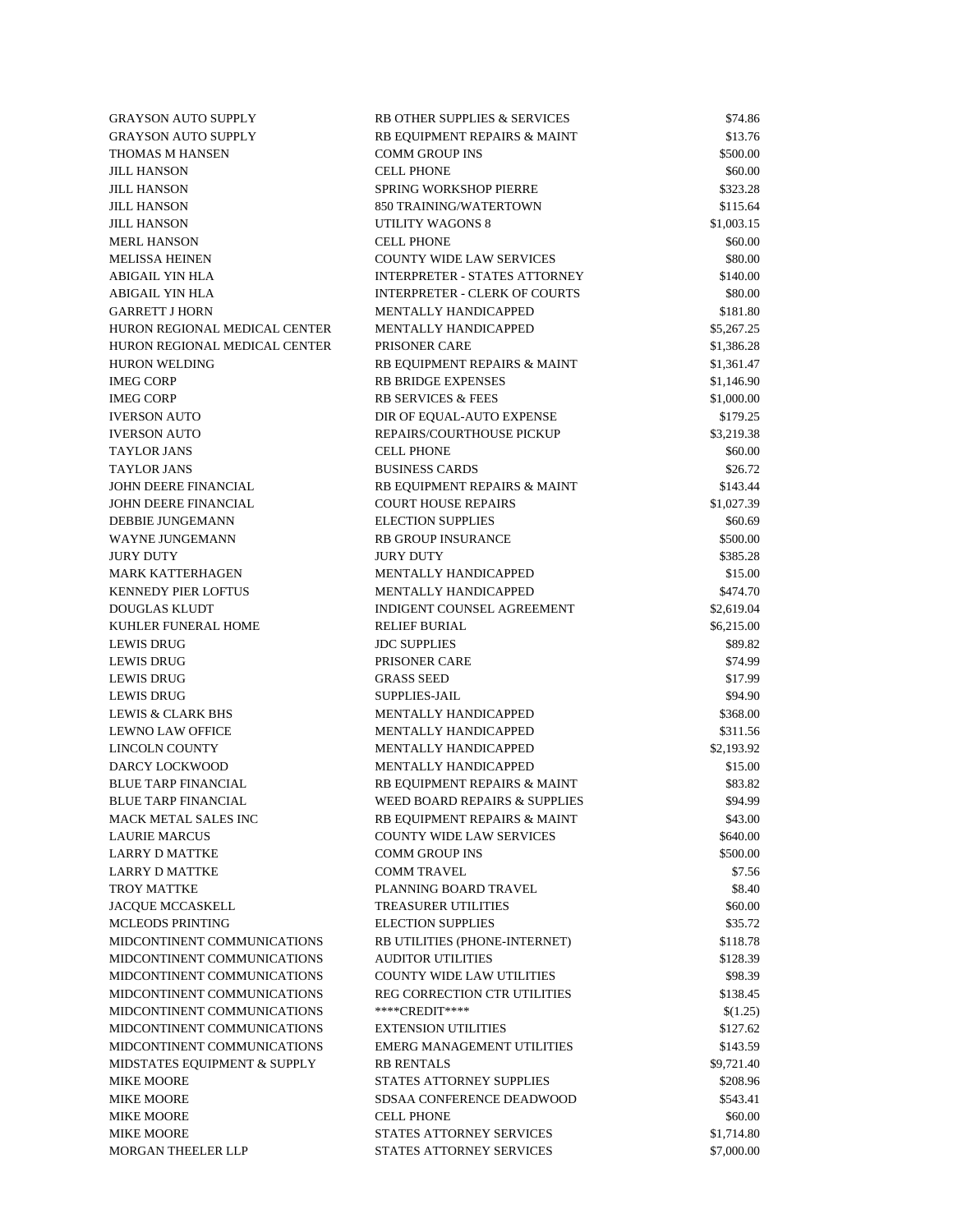MUNICIPAL UTILITIES RB UTILITIES (GAS, ELECT, ETC) \$125.06 MUNICIPAL UTILITIES REG CORRECTION CTR UTILITIES \$683.06 MUNICIPAL UTILITIES COURT HOUSE UTILITIES \$340.89 NAPA CENTRAL - FARNAMS RB EQUIPMENT REPAIRS & MAINT \$201.44 SARA NEWMAN REG/NESD FAMILY VIOLENCE SEPT \$75.00 SARA NEWMAN VICTIM WITNESS MEETING \$205.34 SARA NEWMAN STOP VIOLENCE D TRAVEL \$674.70 SARA NEWMAN STOP VIOLENCE D PHONE \$60.00 NORTHWESTERN ENERGY RB UTILITIES (GAS, ELECT, ETC) \$2,289.06 OAHE DIVE SHOP DIVE & RESCUE EXPENDITURES \$1,324.95 OFFICE PEEPS BALLOT STAMPS \$521.42 OFFICE PEEPS RB OFFICE SUPPLIES & REPAIRS \$35.96 OFFICE PEEPS 662.21 OFFICE PEEPS SUPPLIES SUPPLIES \$4.07 OFFICE PEEPS S272.22 OFFICE PEEPS DIR OF EQUAL SUPPLIES \$25.40 CHAD OLERUD CELL PHONE CELL PHONE \$60.00 CELL PHONE \$60.00 \$60.00 BARB O'RILEY REGISTER OF DEEDS GROUP INS \$500.00 SHARDAY PAGAN-LUGO CLERK OF COURTS \$380.00 PEOPLE'S TRANSIT 2ND QUARTERLY ALLOCATION 2022 \$7,500.00 PICTOMETRY INTERNATIONAL REVEAL ESSENTIALS PLUSPROPERTY \$41,562.83 PJ'S MACHINE & REPAIR RB EQUIPMENT REPAIRS & MAINT \$619.32 PJ'S MACHINE & REPAIR REG CORRECTION CTR REPAIRS \$116.00 PLAINSMAN **TREASURER PUBLISHING** \$19.57 PLAINSMAN S331.23 MIKAYLA PLUCKER S20.00 PRAIRIE SMILES SOLAIRIE SMILES PRISONER CARE/MELISSA S \$94.40 PRAIRIELAND COLLECTIONS, INC ROOM/BOARD RECOVERIES \$266.37 PRAIRIELAND COLLECTIONS, INC WELFARE RECOVERIES \$347.90 PREMIER EQUIPMENT RB EQUIPMENT REPAIRS & MAINT \$872.74 RAMKOTA HOTEL & SPRING WORKSHOP - JILL \$219.98 RAMKOTA HOTEL & SCHOOLING ASSESSOR \$308.00 DOUG RAMSELL COMM GROUP INS \$500.00 DOUG RAMSELL S20.16 RAYMOND OIL RB EQUIPMENT REPAIRS & MAINT \$220.44 RDO EQUIPMENT COMPANY MOTOR GRADER #90 \$361,437.00 LA RER S240.00 CLERK OF COURTS \$240.00 RHOMAR INDUSTRIES RB EQUIPMENT REPAIRS & MAINT \$2,765.34 DAMEN ROBISH S60.00 RUNNINGS RB EQUIPMENT REPAIRS & MAINT \$586.91 RUNNINGS **WEED BOARD REPAIRS & SUPPLIES** \$226.94 RUNNINGS REG CORRECTION CTR SUPPLIES \$25.98 RUNNINGS COURT HOUSE SUPPLIES \$34.91 SAFE-N-SECURE SECURITY EQUIP REG CORRECTION CTR SERVICES \$1,050.39 SD DEPT OF TRANSPORTATION RB BRIDGE EXPENSES \$2,431.42 SD MUNICIPAL LEAGUE SDPCA JOINT SPRING CONFERENCE \$85.00 SD STATE FAIR S84.00 SD ASSOC OF CO COMMISSIONERS HWY DEPT WORKSHOP \$255.00 SIGNATURE PLUS REG CORRECTION CTR SUPPLIES \$171.80 YASUO J SIMINA S80.00 DOUG SOLEM REG CORRECTION CTR SUPPLIES \$86.20 DOUG SOLEM COUNTY WIDE LAW SUPPLIES \$51.09 DOUG SOLEM UPS POSTAGE \$15.35 CHAD SPORRER S60.00 CHAD SPORRER COUNTY WIDE LAW TRAVEL \$210.00 DOUG STEVENS COOKIES FOR PRIMARY ELECTION \$68.00 SUMMIT FOOD SERVICE, LLC PRISONER MEALS \$889.37 SUMMIT FOOD SERVICE, LLC PRISONER MEALS \$12,081.55 LORENA TAMAYO STOP VIOLENCE GRANT TRAVEL \$168.67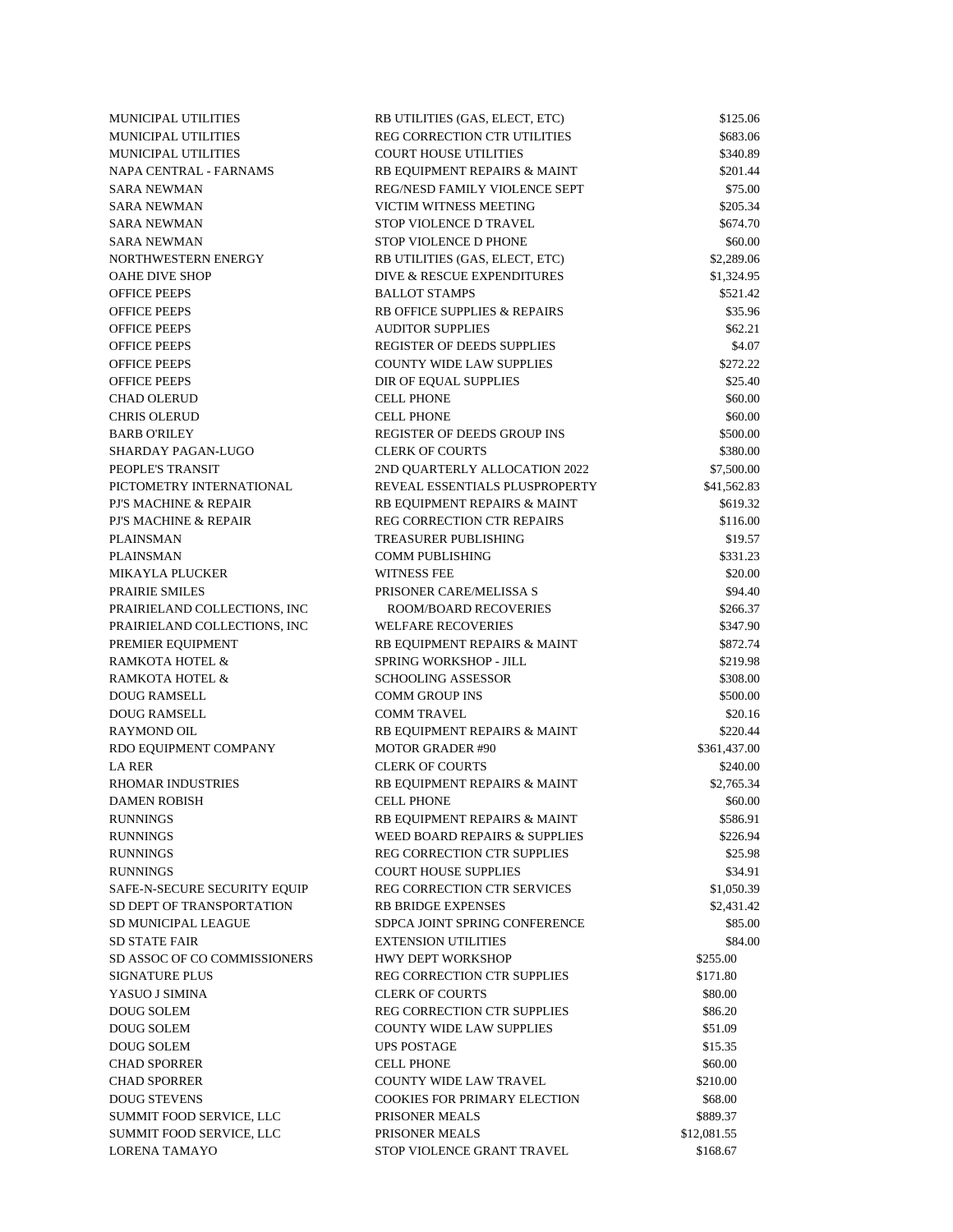| THE UPS STORE                                                       | <b>ELECTION SUPPLIES</b>                                                                 | \$25.77                         |
|---------------------------------------------------------------------|------------------------------------------------------------------------------------------|---------------------------------|
| <b>TRANSOURCE</b>                                                   | <b>RB RENTALS</b>                                                                        | \$3,200.00                      |
| <b>TRANSOURCE</b>                                                   | ****CREDIT****                                                                           | \$(246.54)                      |
| <b>TRUE NORTH STEEL</b>                                             | <b>RB ROAD MATERIALS</b>                                                                 | \$25,357.80                     |
| <b>JEFF TSCHETTER</b>                                               | PLANNING BOARD TRAVEL                                                                    | \$16.80                         |
| DAVE UTTECHT                                                        | PLANNING BOARD TRAVEL                                                                    | \$4.20                          |
| <b>RON VOLESKY</b>                                                  | INDIGENT COUNSEL AGREEMENT                                                               | \$2,619.04                      |
| <b>RON VOLESKY</b>                                                  | <b>OUTSIDE CONTRACT</b>                                                                  | \$18,356.00                     |
| <b>TUCKER J VOLESKY</b>                                             | <b>INDIGENT COUNSEL AGREEMENT</b>                                                        | \$2,619.04                      |
| <b>DAVID WHEELER</b>                                                | MENTALLY HANDICAPPED                                                                     | \$606.00                        |
| <b>DAVID WHEELER</b>                                                | INDIGENT COUNSEL AGREEMENT                                                               | \$2,619.04                      |
| <b>SCOTT WINEGAR</b>                                                | <b>KEY FOR JDC LOCKS</b>                                                                 | \$795.00                        |
| <b>RAY WIPF</b>                                                     | <b>CELL PHONE</b>                                                                        | \$30.00                         |
| WW TIRE SERVICE INC                                                 | RB EQUIPMENT REPAIRS & MAINT                                                             | \$1,000.28                      |
| WW TIRE SERVICE INC                                                 | <b>REPAIRS</b>                                                                           | \$312.74                        |
| YANKTON COUNTY SHERIFF OFFICE                                       | MENTALLY HANDICAPPED                                                                     | \$50.00                         |
| YANKTON COUNTY TREASURER                                            | MENTALLY HANDICAPPED                                                                     | \$255.00                        |
| Century Link                                                        | utilities                                                                                | \$60.25                         |
| Raeco Builders                                                      | payment #12                                                                              |                                 |
| NORTHWESTERN ENERGY                                                 | natural gas                                                                              | \$108,715.05<br>\$227.77        |
| SD Dept of Health                                                   | lab fees                                                                                 | \$905.00                        |
| SD Dept of Reve                                                     | Transmittal                                                                              | \$60.00                         |
| SD Dept of Rev                                                      | Care of Indigents                                                                        | \$611.63                        |
| SD Dept of Health                                                   | public Health Nurse Quarter payment                                                      | \$7,254.50                      |
|                                                                     |                                                                                          | $$766,816.33$ *<br><b>TOTAL</b> |
|                                                                     | Moved by Drake, seconded Hansen motion carried to approve the following monthly reports: |                                 |
| <b>DESCRIPTION</b>                                                  |                                                                                          | <b>AMOUNT</b>                   |
| Register of Deeds collections for April 2022                        |                                                                                          | 19,907.25                       |
|                                                                     |                                                                                          |                                 |
| Auditor's report with County Treasurer for April 30, 2022           |                                                                                          |                                 |
| Published in accordance with Sec 7-10-3                             |                                                                                          |                                 |
| <b>Bank Balance</b>                                                 |                                                                                          | 14,828,937.10                   |
| Investments                                                         |                                                                                          | 0.00                            |
| Total amount of actual cash                                         |                                                                                          | 12,616.46                       |
| Register of Deeds Change Fund                                       |                                                                                          | 300.00                          |
| <b>Sheriff Change Fund</b>                                          |                                                                                          | 100.00                          |
| Welfare Change Fund                                                 |                                                                                          | 150.00                          |
| Checks and drafts in Treasurer's possession not                     |                                                                                          |                                 |
|                                                                     |                                                                                          |                                 |
| exceeding three days                                                |                                                                                          | 964,666.07                      |
| Items, checks, and drafts which have been in Treasurer's possession |                                                                                          |                                 |
| over three days or Credit/Debit Card carry over                     |                                                                                          | 9,758.56                        |
| $NSF$ Fees $-$                                                      |                                                                                          |                                 |

#### **TOTAL ASSETS \$15,816,528.19**

Moved by Benson, seconded by Drake, motion carried to go into Executive Session pursuant to SDCL 1-25- 2(1) for personnel at 9:10 a.m. Chair Ramsell declared Executive Session over at 9:28 a.m. Moved by Benson, seconded by Hansen, motion carried to approve increasing Jay Winter, part-time Highway employee hourly rate by \$1.00 per hour from \$16.00 to \$17.00 per hour effective June 1, 2022.

Moved by Benson, seconded by Mattke, motion carried to approve the quote from Office Equipment Services for a new copier for the 4-H Extension Office in the amount of \$4,495.00.

Moved by Benson, seconded by Drake, motion carried to approve the conditional use of Jesse Green to operate Blackcat Pyro Outlet for selling of fireworks.

Moved by Hansen seconded by Drake, to approve the creating of a new Grade 5 Appraiser Assistant; reclassification of Appraiser from Grade 5 to Grade 6 and Director of Equalization from Grade 10 to Grade 11 in the Director of Equalization, which is as follows: Laura Allen, clerk moving from Grade 4 Clerk Step 11 \$20.69 to Grade 5 Appraiser Assistant Step 11 \$21.38 per hour; Curt Peterson, Appraiser moving from Grade 5 Step 11 \$21.38 to Grade 6 Step 11 \$22.99 per hour; Kristie Rathjen, Appraiser moving from Grade 5 Step 2 \$17.89 to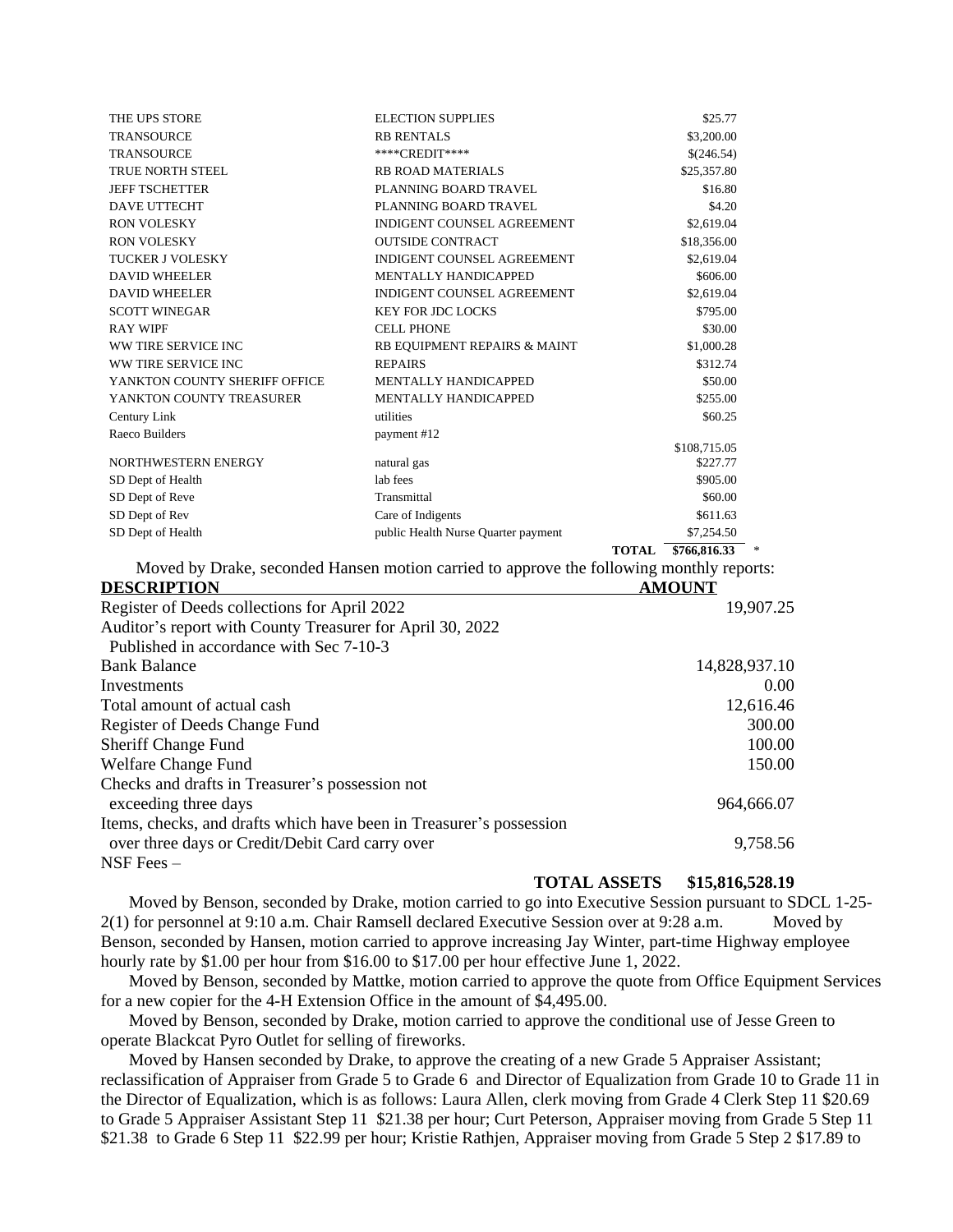Grade 6 Step 2 \$19.23 per hour and Kim Eichstadt, Director of Equalization from Grade 10 Step 3 \$4,541.08 monthly to Grade 11 Step 3 \$4,881.67 monthly.

Moved by Drake, seconded by Benson, motion carried to Rescind the portion of the motion made by Hansen, seconded by Benson to accept the resignation of Zack Lindblad as Equipment Operator on May 10, 2022.

Moved by Drake, seconded by Benson, motion carried to approve Merl Hanson, Beadle County Highway Superintendent moving Zack Lindblad from Equipment Operator Grade 6 Step 7 \$21.23 per hour to Mechanic Grade 7 Step 7 \$22.83 per hour and moving Doug Friedrichsen from Mechanic Grade 7 Step 4 \$21.51 per hour to Grade 6 Step 4 \$20.01 per hour.

Gary Gould, Beadle County Coroner met with the commissioners to see about updating some of the coroner costs. Gary will contact Sovanna Beekman, Human Resources to put together a proposal for the Commissioners to review.

Moved by Drake, moved by Benson, motion carried to convene as Board of Adjustment at 10:00 a.m. Chair Ramsell Reconvened at 10:17 a.m.

Moved by Benson, seconded by Drake, motion carried to accept the resignation of Wade Bergquist as Jailer effective August 24, 2022, and authorize Doug Solem, Beadle County Sheriff to advertise for said position.

Moved by Hansen, seconded by Benson, motion carried to approve the following resolution:

# **RESOLUTION 05-00-22**

# **"APPROVING SALE OF REAL ESTATE ACQURIED BY TAKING TAX DEED"**

**BE IT RESOLVED:** That the Beadle County Board of Commissioners in session this 31st day of May 2022 do hereby approve the following sale of real estate acquired by taking tax deed to-wit:

Lot Eleven (11), Block One (1) Estabrook Subdivision Three (3), a

Replat of Lots One thru Nine (1-9), Block Two (2) Windsor Square 4<sup>th</sup> Addition,

City of Huron, Beadle County, South Dakota to Nicholas R. Helkenn and Julia M.

Helkenn for and in consideration of One-Hundred Dollars (\$100.00).

Moved by Benson, seconded by Mattke, motion carried to approve the hiring of the following temporary seasonal workers Glenda Oakley, Museum Board effective June 1, 2022, \$12.50 per hour; James Nelson, Weed Sprayer \$15.50 per hour; Paige Snyder, Weed Sprayer \$15.75 per hour and Cade Nelson, Weed Sprayer \$15.00 per hour.

Moved by Hansen, seconded by Benson, motion carried to approve Retail(on-sale) Liquor license of Cash Out Casino.

Moved by Benson, seconded by Drake, motion carried to approve the following resolution:

**RESOLUTION 05-31-22**

### **"DISSOLVING TAX INCREMENT DISTRICT #3"**

**WHEREAS**, Beadle County created Tax Increment District Number Three on August 15, 2006; and, **WHEREAS**, no expenses have accrued, and no expenditures have been made in accordance with adopted project plan for Tax Increment District Number Three, adopted on August 15, 2006; and

**WHEREAS**, the County Board of Commissioners is authorized to dissolve the Tax Increment District;

**NOW, THEREFORE, BE IT RESOLVED** by Beadle County that Tax Increment District Number Three be and is hereby dissolved.

**BE IT FURTHER RESOLVED** that any funds which are deposited in the Tax Increment District Number Three Special Fund be distributed as provided by law.

Jamie Fisk visited with the Board regarding his concerns he had on the Summit Carbon Solution Pipeline. No decision was made.

The Board worked on the 2023 Budget rough draft as presented by Jill Hanson, Beadle County Auditor. The chair adjourned the meeting at 12:05 p.m. to meet on Thursday, June 9, 2022, at 9:00 a.m.

Doug Ramsell Chair of the Board

\_\_\_\_\_\_\_\_\_\_\_\_\_\_\_\_\_\_\_\_\_\_\_\_\_\_\_\_\_\_\_\_\_\_\_\_\_\_\_\_\_

 $\overline{\phantom{a}}$  , and the contract of the contract of the contract of the contract of the contract of the contract of the contract of the contract of the contract of the contract of the contract of the contract of the contrac

Jill Hanson, Beadle County Auditor

<sup>\*\*</sup>Minutes are also available online at the Beadle County webpage <http://beadle.sdcounties.org> Published once at the total cost of \$\_\_\_\_\_\_\_\_\_\_\_\_\_\_\_